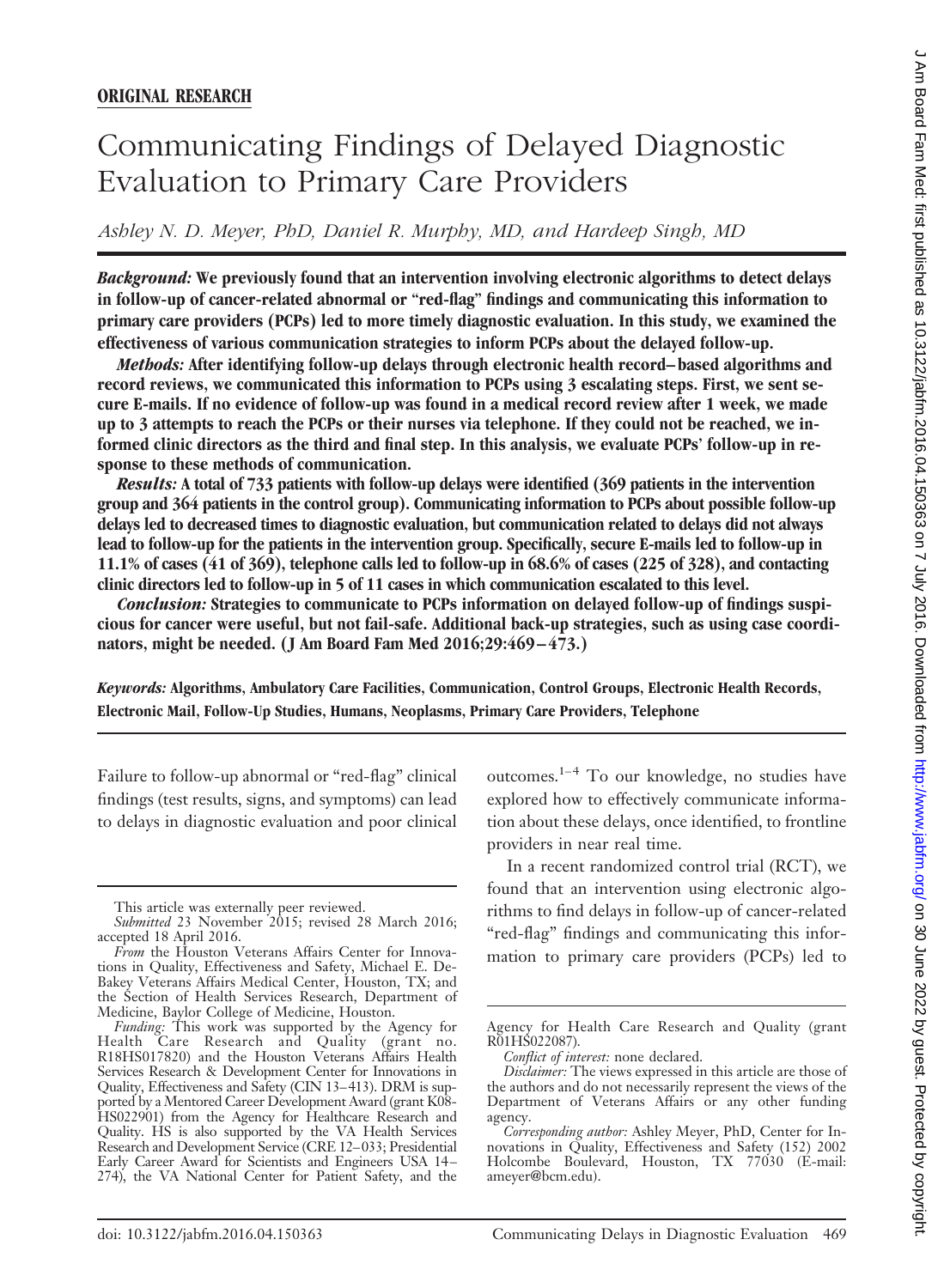more timely diagnostic evaluation.<sup>5</sup> The communication strategy involved escalating steps, progressing from sending secure E-mails to making telephone calls to informing clinic directors if phone calls did not result in successful contact. In this analysis, we examine the effectiveness of these communication strategies to understand each method's effect on PCP responsiveness to communication. The knowledge gained could inform future interventions to prompt provider follow-up when such follow-up is needed.

## **Methods**

#### *Participants*

In the RCT, 72 PCPs (physicians, physician assistants, and nurse practitioners) from 2 sites (a large, urban Veterans Affairs facility and a private health system) were recruited and randomly assigned to each of the control (usual care) and intervention groups in equal number. Electronic algorithms designed to identify patients with potential delays in diagnostic evaluation for lung, colorectal, or prostate cancer were applied to the electronic health records (EHRs) of all patients seen by these PCPs from April 20, 2011, to July 19, 2012 (approximately 118,400 unique patients). Algorithms included "red-flag" findings to identify patients with possible cancer, clinical exclusion criteria to eliminate patients for whom further evaluation was not warranted, and expected follow-up criteria to eliminate patients who already had follow-up (see Table 1; additional details are described elsewhere $2,5,6$ ). The electronic algorithms identified 1,256 patients with possible delays in diagnostic evaluation. Manual chart review (which was done to verify that follow-up was not missed by the algorithm) indicated that 749 indeed needed follow-up. Excluding 16 patients whose providers left during the intervention, this left 733 patients (364 patients in the control group and 369 patients in the intervention group). The intervention group of 369 patients is the focus of this additional analysis. Institutional review boards at both sites approved the study, with waivers for patient consent. Written consent was obtained from providers upon enrollment in the study.

#### *Procedure*

Upon recruitment for the RCT, PCPs specified communication preferences, including preferred E- mail addresses/telephone numbers, times of day to call, and whether telephone calls should be made to PCPs or their nurses. After confirming delays, we communicated the information to PCPs via secure E-mail. This communication included the patient's name, medical record number, test name, and test date. The goal of the communication was to convey that a patient might be experiencing a delay in follow-up for a diagnostic evaluation. If the PCP did not follow-up within 1 week, we made up to 3 telephone calls containing the same information that was conveyed in the secure E-mail to PCPs or their nurses. Follow-up was defined as following through with appropriate diagnostic evaluation or documenting intentionally delayed follow-up (eg, documenting watchful waiting of elevated prostatespecific antigen). Lastly, if no one could be reached, we informed clinic directors. Final patient outcomes regarding follow-up and the presence of cancer were assessed by chart review 7 months after the initial "red-flag" findings.

#### *Analyses*

In this analysis, we descriptively examined PCP follow-up to each communication method for the 369 cases of delayed diagnostic evaluation in the intervention group. In addition,  $\chi^2$  analyses compared follow-up resulting from contact with a PCP versus a nurse for telephone calls and for each communication method by site.

## **Results**

#### *Brief Summary of the RCT*

For the 733 patients identified as having delays in diagnostic evaluation in the RCT, times to diagnostic evaluation were significantly shorter for patients in the intervention group than they were for patients in the control group identified by the colorectal cancer algorithm (median, 104 vs 200 days, respectively;  $n = 557$ ;  $P < .001$ ) and the prostate cancer algorithm (40% received evaluation at 144 vs 192 days, respectively;  $n = 157$ ;  $P < .001$ ), but not the lung cancer algorithm (median, 65 vs 93 days, respectively;  $n = 19$ ;  $P = .59$ ).<sup>5</sup> More intervention patients than control patients received diagnostic evaluation by final review (73.4% vs 52.2%, respectively; relative risk, 1.41; 95% confidence interval, 1.25–1.58). Lastly, cancer diagnoses were confirmed in 23 patients during the 7-month follow-up period (10 in the control group and 13 in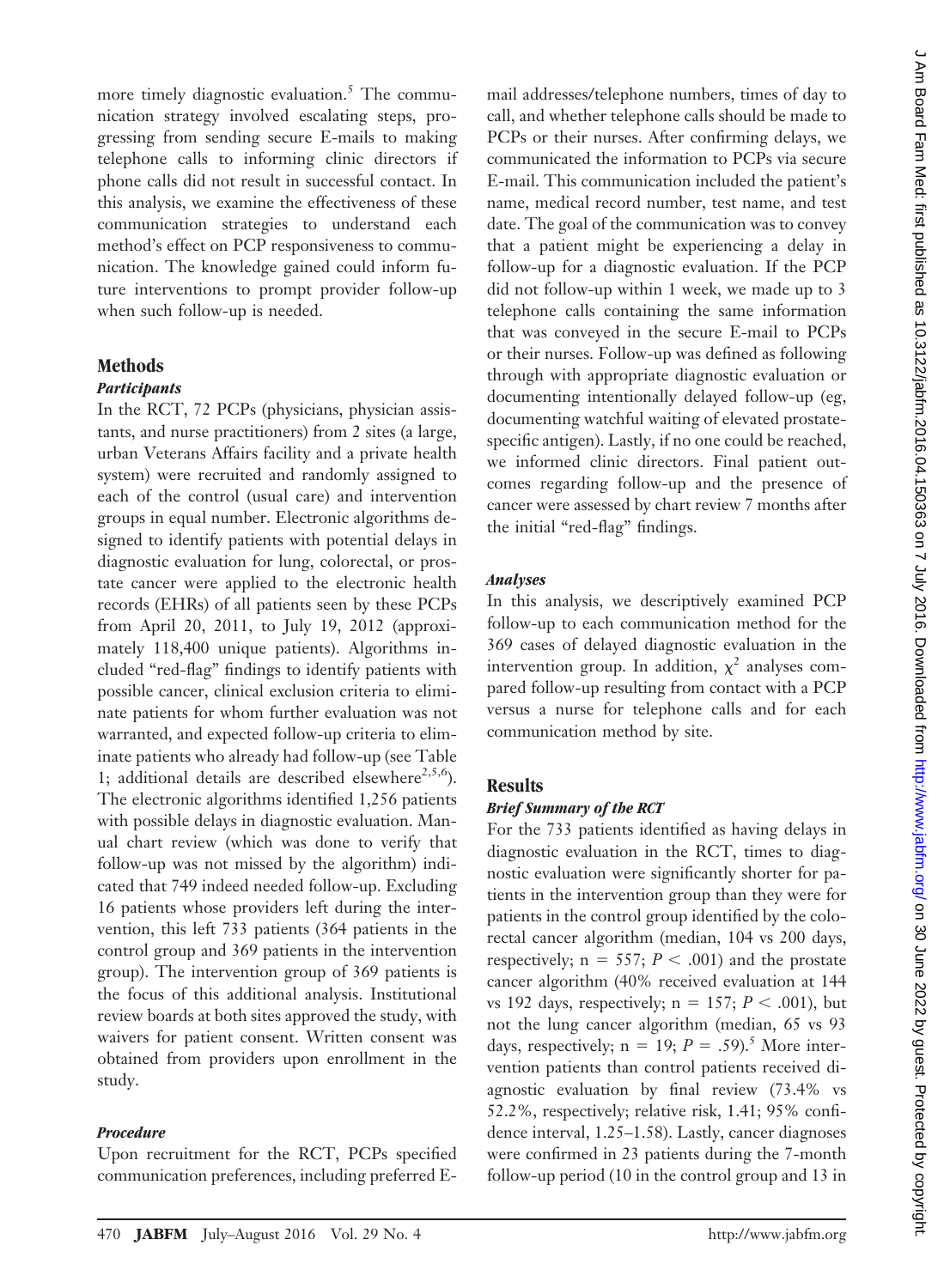| $\sim$ Depirat string term Negri string to the second string (10.04.1903) or $\sim$ July 2016 or $\sim$ July 2016 or $\sim$ July 2016 or $\sim$ July 2016 or $\sim$ |
|---------------------------------------------------------------------------------------------------------------------------------------------------------------------|
|                                                                                                                                                                     |
|                                                                                                                                                                     |
|                                                                                                                                                                     |
|                                                                                                                                                                     |
|                                                                                                                                                                     |
|                                                                                                                                                                     |
|                                                                                                                                                                     |
|                                                                                                                                                                     |
|                                                                                                                                                                     |
|                                                                                                                                                                     |
|                                                                                                                                                                     |
|                                                                                                                                                                     |
|                                                                                                                                                                     |
|                                                                                                                                                                     |
|                                                                                                                                                                     |
|                                                                                                                                                                     |
|                                                                                                                                                                     |
|                                                                                                                                                                     |
|                                                                                                                                                                     |
| ここりょう こうしょうしょ どうりょ                                                                                                                                                  |
|                                                                                                                                                                     |
|                                                                                                                                                                     |
|                                                                                                                                                                     |
|                                                                                                                                                                     |
|                                                                                                                                                                     |
|                                                                                                                                                                     |
| こくらく                                                                                                                                                                |
|                                                                                                                                                                     |
|                                                                                                                                                                     |
|                                                                                                                                                                     |
| -<br>-<br>-<br>-                                                                                                                                                    |

## **Table 1 "Red-Flag," Clinical Exclusion, and Expected Follow-up Criteria by Cancer Type Used in Electronic Algorithms Applied to the Electronic Health Records of 118,400 Patients from April 20, 2011, to July 19, 2012**

| Cancer       | "Red-Flag" Criteria                                                                                                                                                                                                            | Clinical Exclusion Criteria                                                                                                                                                                                                                                                                                                                                                                                                                                                                                                                                                                                                                                                                                                                                                                                                                                                                                          | <b>Expected Diagnostic Evaluation</b>                                                                                                                                                                    |
|--------------|--------------------------------------------------------------------------------------------------------------------------------------------------------------------------------------------------------------------------------|----------------------------------------------------------------------------------------------------------------------------------------------------------------------------------------------------------------------------------------------------------------------------------------------------------------------------------------------------------------------------------------------------------------------------------------------------------------------------------------------------------------------------------------------------------------------------------------------------------------------------------------------------------------------------------------------------------------------------------------------------------------------------------------------------------------------------------------------------------------------------------------------------------------------|----------------------------------------------------------------------------------------------------------------------------------------------------------------------------------------------------------|
| Lung cancer  | <i>Any</i> of the following flagged by<br>radiologist as suspicious for<br>malignancy:<br>• Chest radiograph or chest<br>$CT$ scan                                                                                             | • Age $\leq$ 30 years<br>• Prior history of lung cancer<br>• Terminal illness diagnosis<br>• Hospice/palliative care enrollment<br>• Prior tuberculosis diagnosis<br>• Pulmonary evaluation within last 6<br>months                                                                                                                                                                                                                                                                                                                                                                                                                                                                                                                                                                                                                                                                                                  | <i>Any</i> of the following within 30 days<br>after red-flag criteria:<br>• Pulmonary referral completed<br>• Lung procedure (biopsy,<br>bronchoscopy, thoracic<br>surgery)<br>• Repeat x-ray or CT scan |
| Colon cancer | Positive FOBT, or<br>New hematochezia diagnosis or<br>Laboratory results consistent<br>with IDA:<br>• Hemoglobin $\leq 11$ g/dL<br>• Mean corpuscular volume<br>≤81 fL<br>• No ferritin $\geq 100$ ng/mL<br>in prior 12 months | • Age $\leq 40$ or $> 75$ years<br>• Colonoscopy within 5 years (for<br>positive FOBT) or 3 years (for<br>hematochezia or IDA) prior to high-<br>risk criteria met<br>· Prior history of colorectal cancer<br>• Prior total colectomy<br>• Terminal illness diagnosis<br>• Hospice/palliative care enrollment<br>• Upper GI bleed within 1 year before<br>or 60 days after red-flag criteria are<br>met<br>Additional IDA-specific criteria include<br>the following:<br>• Prior thalassemia diagnosis<br>• Hospitalization within 14 days before<br>red-flag criteria met<br>• Surgery within 14 days before high-risk<br>criteria met<br>· Menorrhagia diagnosis within 5 years<br>before or 60 days after high-risk<br>criteria met<br>• Other cause of bleeding within 1 year<br>before or 60 days after high-risk<br>criteria met<br>• Pregnant within 1 year before or 60<br>days after high-risk criteria met | • Colonoscopy performed within<br>60 days after red-flag criteria                                                                                                                                        |
|              | Prostate cancer PSA result of 4.1–15 ng/mL                                                                                                                                                                                     | • Age $\leq 40$ or $> 70$ years<br>• Prior history of prostate cancer<br>• Prostate biopsy within prior 2 years<br>• Prostatitis diagnosis within 30 days<br>before or 90 days after red-flag criteria<br>met<br>• Terminal illness diagnosis<br>• Hospice/palliative care enrollment                                                                                                                                                                                                                                                                                                                                                                                                                                                                                                                                                                                                                                | <i>Any</i> of the following within 90 days<br>after red-flag criteria:<br>• Repeat PSA performed<br>• Urology referral requested or<br>completed<br>• Prostate biopsy performed                          |

CT, computed tomography; FOBT, fecal occult blood test; GI, gastrointestinal; IDA, iron-deficiency anemia; PSA, prostate-specific antigen. Reprinted with permission. © (2015) American Society of Clinical Oncology. All rights reserved. Murphy et al: J Clin Oncol 33(31), 2015: 3560 –7.5

the intervention group;  $P = .66$ ). Additional results have been described previously.<sup>5</sup>

## *Follow-up Resulting from Intervention Communication*

Communicating information to PCPs about possible delays in diagnostic evaluation did not always result in follow-up (see Figure 1). Specifically, secure E-mails led to follow-up in 11.1% of cases (41 of 369). Telephone calls led to follow-up in 68.6% of cases where this escalation occurred (225 of 328) or in 71.0% of cases in which a provider could be reached (225 of 317). Lastly, contacting clinic directors led to follow-up in 5 of the 11 cases where communication escalated to the highest level. Cumulatively, this led to 11.1%, 72.1%, and 73.4% response rates for the various communication attempts. Whether PCPs or nurses were the designated telephone call recipients made no difference in resultant follow-up ( $P = .82$ ): calling PCPs led to follow-up in 67.9% of cases (133 of 223) and calling nurses led to follow-up in 69.7% of cases (92 of 146). However, PCPs at the Veterans Affairs facility followed up in response to 73.6% of telephone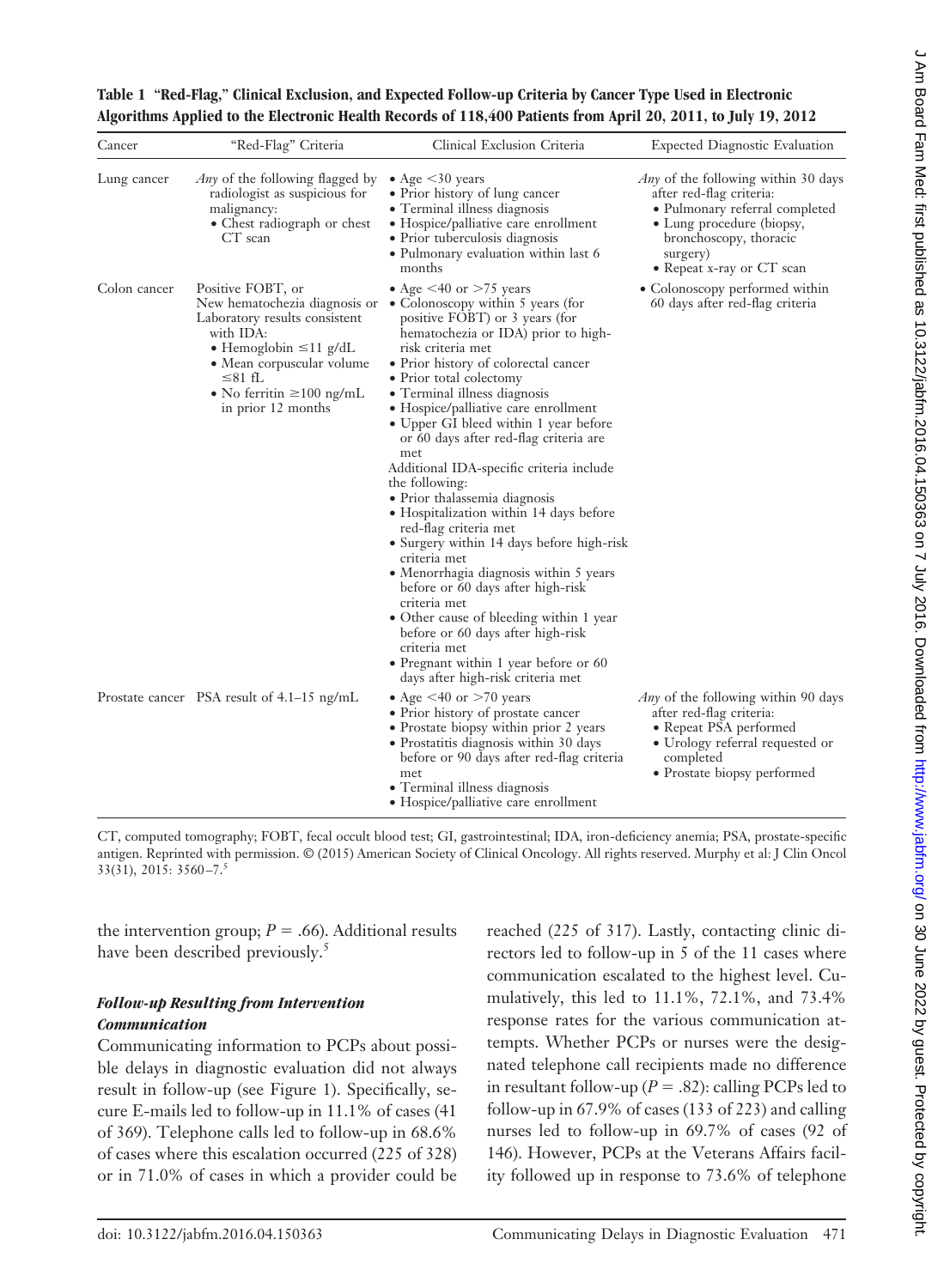



calls (204 of 277), whereas PCPs at the private health system followed up in response to fewer calls  $(52.5\%; 21 \text{ of } 40; P = .006)$ . Follow-up after secure E-mails, however, was comparable across sites: PCPs at the Veterans Affairs facility followed up in response to 11.4% of E-mails (37 of 324) and PCPs at the private health system followed up in response to 8.9% of E-mails  $(4 \text{ of } 45; P = .61)$ .

## **Discussion**

With increasing EHR adoption, it is essential to leverage the wealth of EHR data and bring it to the point of care to improve health care quality. However, communicating information to PCPs about possible delays in diagnostic evaluation has not been studied thus far and it must fit within PCPs' workflow to be effective. We found that secure E-mails lead to follow-up actions in only a small percentage of cases, and additional strategies such as telephone calls and contacting clinic directors had only moderate effects on follow-up. Given the relatively modest effect of these strategies for communicating diagnostic delays, the potential of such interventions is likely to be significantly dampened. Our findings highlight the complexity of communicating important information to providers to improve patient care in near real time.

We also found that delivering the information to nurses was as effective as delivering it directly to PCPs, suggesting that team-based approaches to communication may be feasible and may avoid contributing to the "information overload" PCPs already experience. $7-10$  With increasing use of EHRs by PCPs to provide care, $11$  electronic data capturing clinical practice and quality of care have proliferated, allowing interventions that leverage these data to be developed and used to improve patient care at the point of care.<sup>12,13</sup> However, implementation of such interventions faces many challenges, such as the need for resources to develop and implement algorithms to extract EHR data and administrative or clinical personnel to deliver it to the point of care.<sup>6</sup> Additional research is needed to ensure such interventions are trans